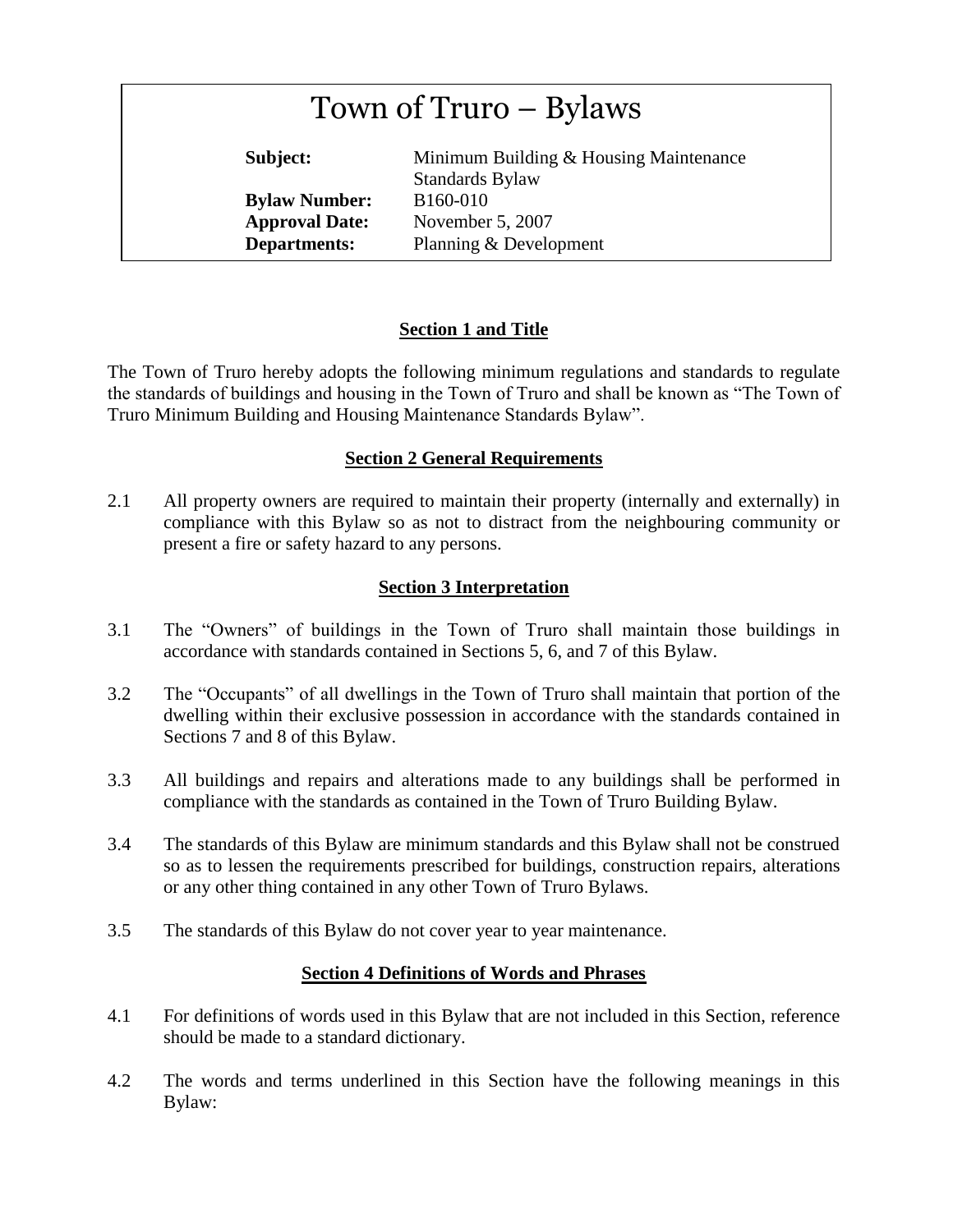- a) "Accessory building" means a detached subordinate building or structure on the same lot as the main building.
- b) "Alter" means any change in the structural component of a building or any increase in the volume of a building.
- c) "Building" means any structure used or intended for supporting or sheltering any use or occupancy.
- d) "Building Inspector" means the officer appointed by the Town of Truro to be the inspector of buildings in the Town of Truro.
- e) "Council" means the Town Council of the Town of Truro.
- f) "Dwelling" includes any building, part of a building, trailer, or other covering or structure, the whole or any portion of which has been used, is used or is capable of being used for the purpose of human habitation with the land and premises appurtenant thereto.
- g) "Dwelling unit" means a room or suite of rooms occupied or capable of being occupied as an independent and separate housekeeping establishment.
- h) "Exclusive possession" means the occupancy of a dwelling by other than the owner by notice of a written lease or by notice of the consent of the owner.
- i) "Habitable room" means any room in a dwelling unit used or intended to be used for living, sleeping, cooking, or eating purposes.
- j) "Non-habitable room" means an area of a building other than a habitable room in a dwelling or dwelling unit and includes the following:
	- (1) bathroom or shower room
	- (2) toilet room
	- (3) laundry room
	- (4) boiler or furnace room
	- (5) a pantry
	- (6) a closet
	- (7) corridor or hall
	- (8) foyer
	- (9) stairway
	- (10) lobby
	- (11) recreation room used as a common room for all tenants in a building, or other space used for access, service or maintenance of the dwelling.
- k) "Occupant" means any person in possession of the property.
- l) "Owner" includes any one or combination of the following: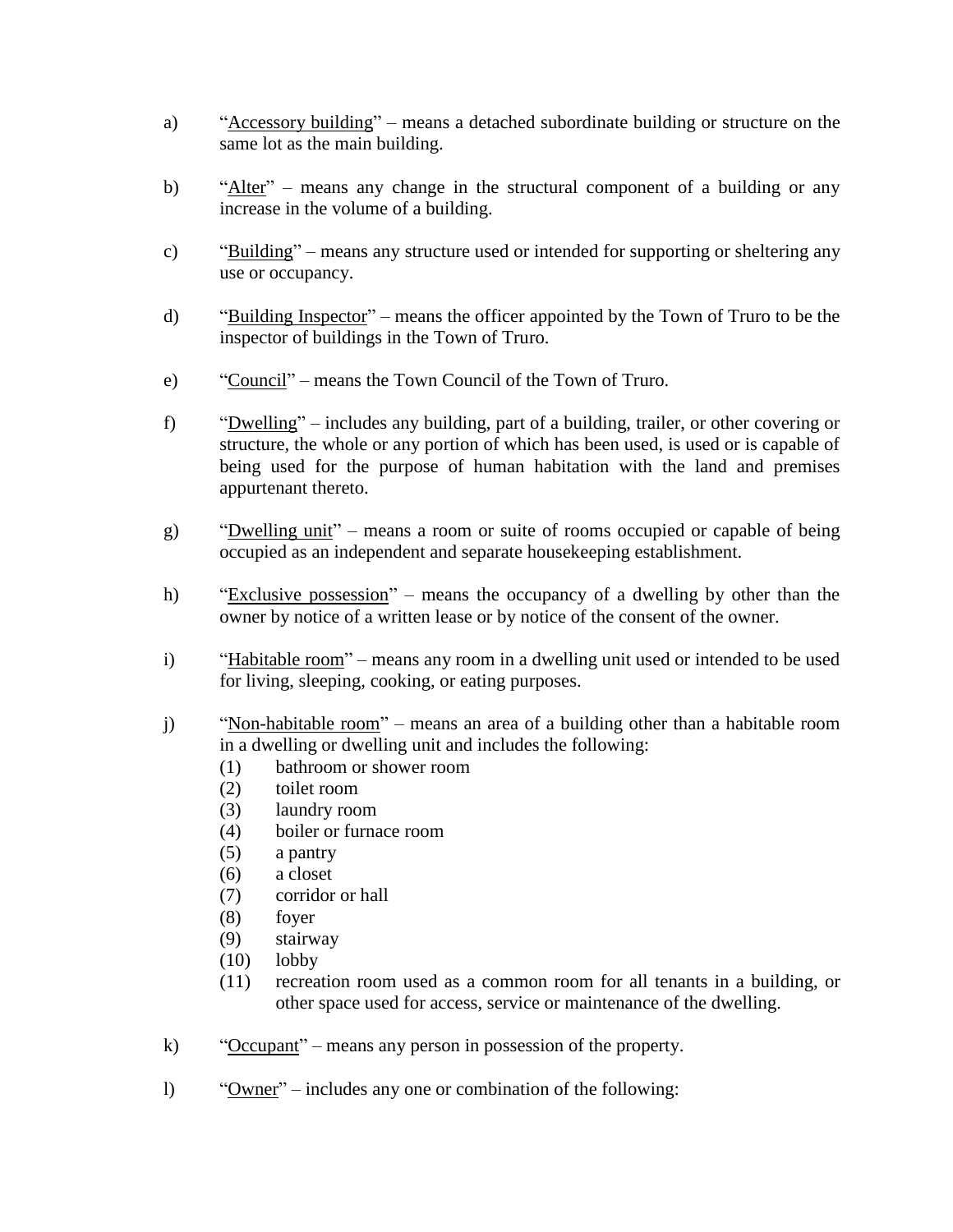- (i) person who is entitled to possession as tenant in fee simple.
- (ii) mortgagee in possession.
- (iii) where the mortgagee of land is not in possession, the person entitled to the equity of redemption.
- (iv) person managing or receiving the rent of the land or premises, whether on his own account or as agent or trustee of any other person.
- (v) person who is assessed for the building on the assessment roll of the Town as of the date of alleged violation.
- m) "Person" includes any person, male or female, and any body corporate and includes a partnership.
- n) "Repair" includes the taking of such action to bring any property under the jurisdiction of this Bylaw to the standards contained in this Bylaw.
- o) "Yard" includes an unoccupied space on the same lot with a building extending along the length of a street, rear lot line or side lot lines.

## **Section 5 Standards for Yards and Accessory Buildings**

- 5.1 Vacant Lots in Residential Zones All vacant lots shall be kept clean from any debris and shall have no tall grass and/or weeds within the first six (6) metres of any property facing a street.
- 5.2 Yards Yards shall be kept clean from all debris, tall grass and weeds.

### 5.3 Sewage and Drainage:

- (a) sewage or organic waste shall be discharged into the Town sanitary sewer system where available, otherwise into a private sanitary sewer system approved by the Board of Health.
- (b) adequate surface water drainage shall be provided over the whole area of the property together with suitable arrangements for its disposal without erosion.
- 5.4 Walks, Steps, Driveways and Parking Areas Steps, walks, driveways, and parking areas and similar areas of a yard shall be maintained to afford safe passage under normal use and weather conditions.
- 5.5 Garbage Enclosures

Every building shall be provided with a garbage enclosure and shall be maintained in a clean and sanitary condition.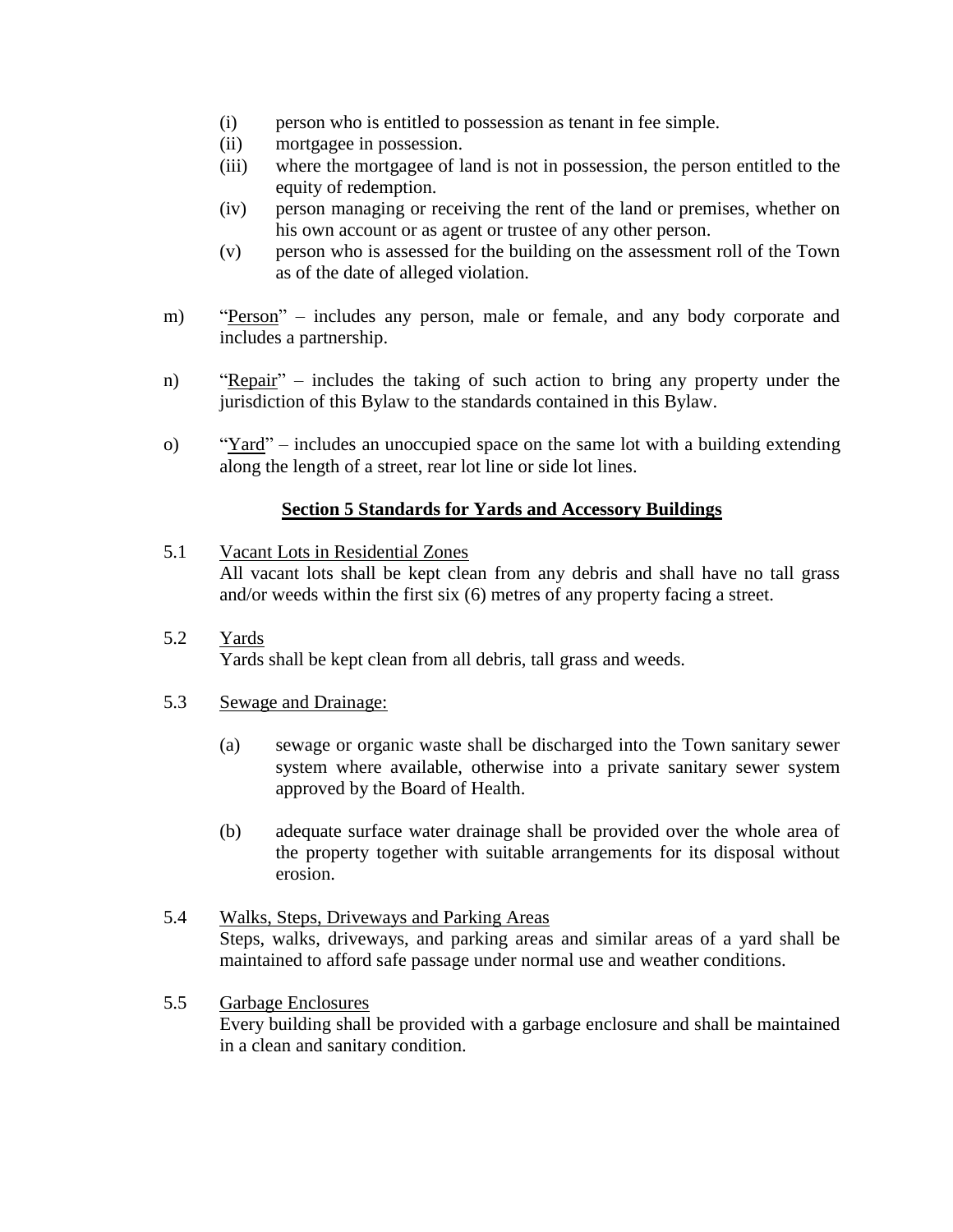## 5.6 All Buildings

All buildings shall be maintained in good repair and free from hazards or conditions which may affect health or cause fire or accidents.

## 5.7 Fences

All fences shall be maintained in good repair and free from hazards or unsafe conditions.

#### **Section 6 Standards for Dwellings and Dwelling Units**

### 6.1 Foundations

Foundations shall be masonry, concrete or other acceptable material and designed to adequately support the loads imposed and provide a normally dry basement or crawl space. Foundation shall be free of open cracks and defective mortar joints or masonry.

#### 6.2 Basements and Unheated Crawl Space Every basement, cellar, crawl space and similar space shall be adequately ventilated to the outside air and adequately drained.

### 6.3 Structural Soundness

Structural components of a dwelling unit shall be free from serious deterioration, loose jointing, sagging or bulging and shall be capable of sustaining safely the weight of the dwelling unit and any load to which it may be normally subjected.

### 6.4 Dampness

The interior floors, ceilings and walls shall be kept free from dampness arising from the entrance of moisture through an exterior wall or roof or through a cellar, basement or crawl space floor.

#### 6.5 Pest Prevention and Control

A dwelling unit shall be kept free of rodents, vermin and insects at all times, and appropriate extermination measures shall be taken as necessary.

#### 6.6 Enclosed Space Access – Access and Venting

An access opening of at least one foot eight inches (1'8") by two foot four inches (2'4") shall be provided, when required, to attics, crawl spaces and other enclosed spaces. Where mechanical equipment is enclosed, the access opening shall be sufficiently large to permit the removal and replacement of the equipment. Enclosed attic, roof and crawl spaces shall be vented to the exterior.

#### 6.7 Floors

Every floor shall be reasonably level and smooth and maintained in good condition. Resilient or non-absorption floorings or the equivalent shall be provided in bathrooms, kitchens and laundry rooms. Where flooring has become worn,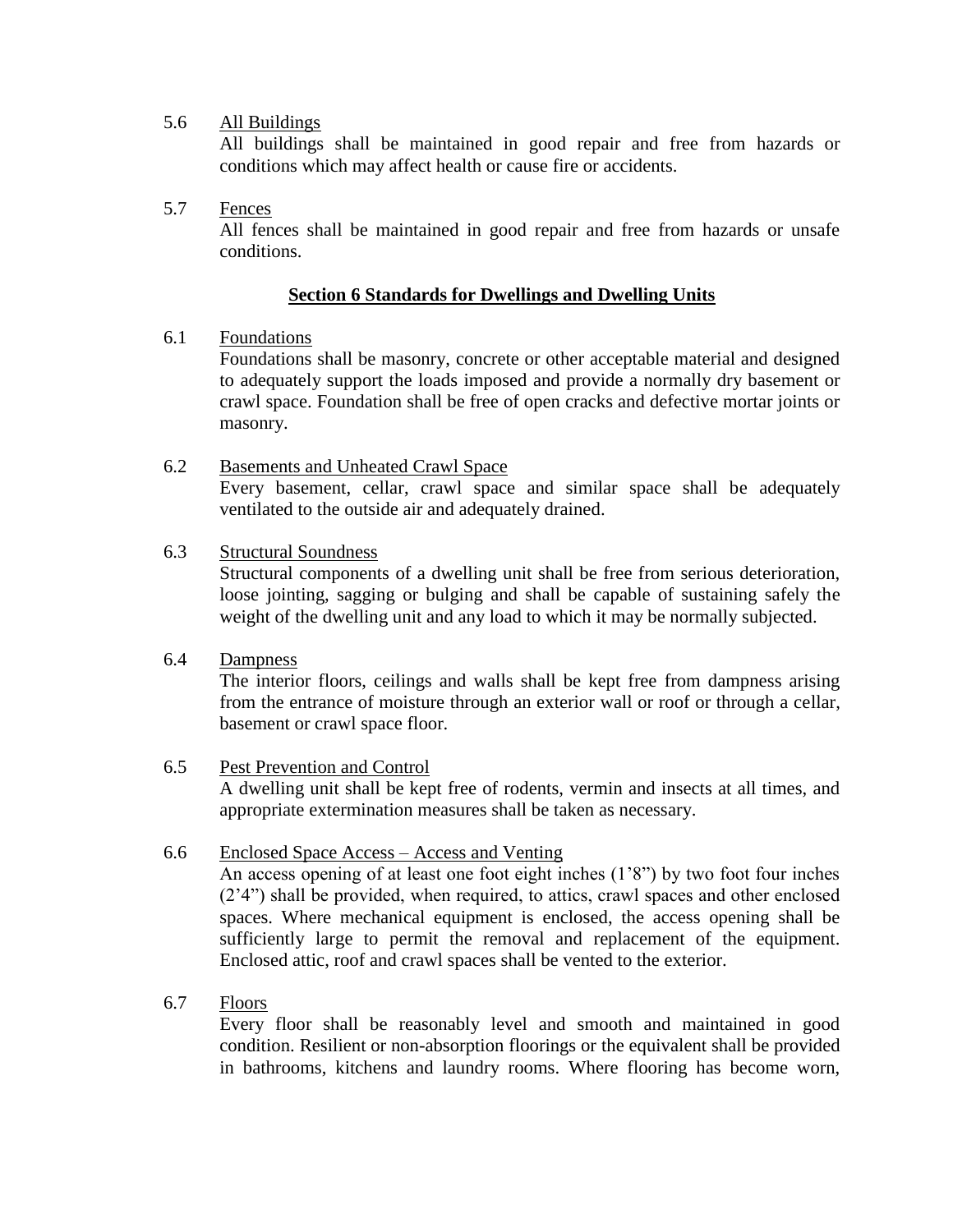damaged, cracked or holed so that it retains dirt or is an accident hazard, it shall be repaired, replaced, or removed.

6.8 Exterior Walls

Exterior walls and their components shall be adequate to support the loads imposed upon them and shall be maintained to prevent their deterioration due to the weather or insects. All exterior walls shall have an acceptable cladding or covering, free of holes, cracks or excessively worn surfaces, to prevent the entry of moisture into the structure and provide reasonable durability.

#### 6.9 Interior Walls and Ceilings

Every wall and ceiling finish shall be maintained in a clean condition free from holes, loose coverings or other materials or defects which may increase the spread of fire. Where fire resistant walls exist between separate dwelling units, they shall be maintained in a condition which retains their fire resistant quality. Load bearing walls or columns shall be adequate to support the loads imposed upon them.

## 6.10 Roofs

All roof construction components shall provide adequate support for all probable loads, and form a suitable base for the roof covering. A roof including the facia board, soffit, cornice and slashing shall be maintained in a watertight condition so as to prevent leaking of water into the dwelling.

#### 6.11 Doors

Existing doors and frames shall be in sound condition and operate satisfactorily. Entrance or exterior doors in dwelling units shall be capable of being locked from both inside and outside.

#### 6.12 Windows

Windows, including hardware, shall provide acceptable light and ventilation, operate satisfactorily and be in an acceptable condition with no loose or broken glass, defective putty or hardware. Sashes and frames to be in sound condition and to be fitted with locks.

#### 6.13 Porches, Stairs, Balconies

Every porch, stairway or balcony in or appurtenant to a building shall be maintained in good repair, free from holes, cracks, excessive wear and defects which constitute a safety hazard. Stairs and balconies to have appropriate handrails or safety rails as prescribed in the Provincial Building Code.

6.14 Egress

Every dwelling or dwelling unit within a building shall have a safe, continuous and unobstructed passage from the interior of the dwelling or dwelling unit to the exterior and shall not pass through a room contained in another dwelling unit. Every room used for sleeping purposes shall have a window meeting Provincial Building requirements for egress.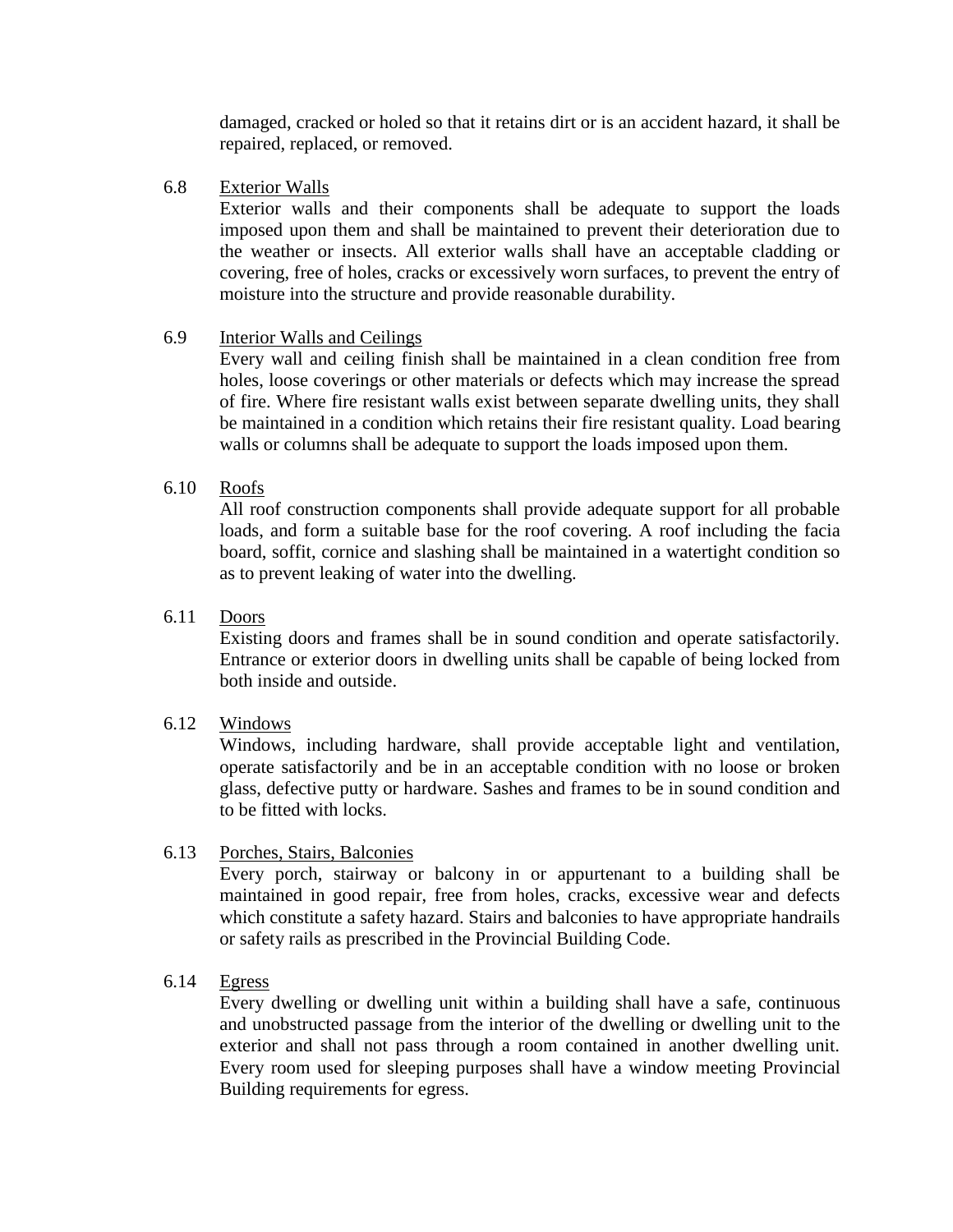### 6.15 Heating

Every dwelling or dwelling unit shall be equipped with a suitable heating system capable of maintaining an indoor temperature of 21E C. The heating system shall be maintained in good working condition so as to be capable of heating the dwelling unit safely to the required standard. Where a heating system or part thereof or any auxiliary heating system or unit burns solid or liquid fuel, a place or receptacle for storage of the fuel shall be provided and maintained in a convenient and safe location free from fire and accident hazards. Fuel fired heating appliances shall be located in areas and locations so as not to create a fire or accident hazard or obstruct an egress from a dwelling or dwelling unit. Chimney, smoke pipes, connections, etc. shall be maintained in good working order and be capable of conveying spent gases to the exterior of the building safely.

## 6.16 Electrical Services

Electrical facilities complying with the standards of the Nova Scotia Power Corporation and the Canadian Electrical Code shall be provided with all residential accommodation.

### 6.17 Plumbing

All plumbing, pipes, fixtures, etc. shall be in sound condition. All water pipes and appurtenances thereto shall be protected from freezing. The plumbing system shall provide satisfactory hot and cold water supply, drainage, venting and operation of fixtures.

#### 6.18 Light and Ventilation

- (a) Every habitable room shall be provided with one or more windows facing directly on a street, yard or court, or a system of mechanical ventilation meeting Provincial Building Code requirements may be used in lieu of such window or windows.
- (b) Every bathroom or room containing a toilet or urinal shall be provided with ventilation by means of one or more windows facing upon a street or yard or by mechanical ventilation system as per the Provincial Building Code.
- (c) All windows required by this Bylaw for purposes of ventilation shall be capable of being opened to an extent of at least thirty per cent of the glass area required for such window.

## 6.19 Toilet, Kitchen and Bathroom Facilities Every dwelling unit shall be provided with at least one kitchen sink, water closet, wash basin and bathtub or shower, connected to a piped supply of potable water and an acceptable means of sewage disposal.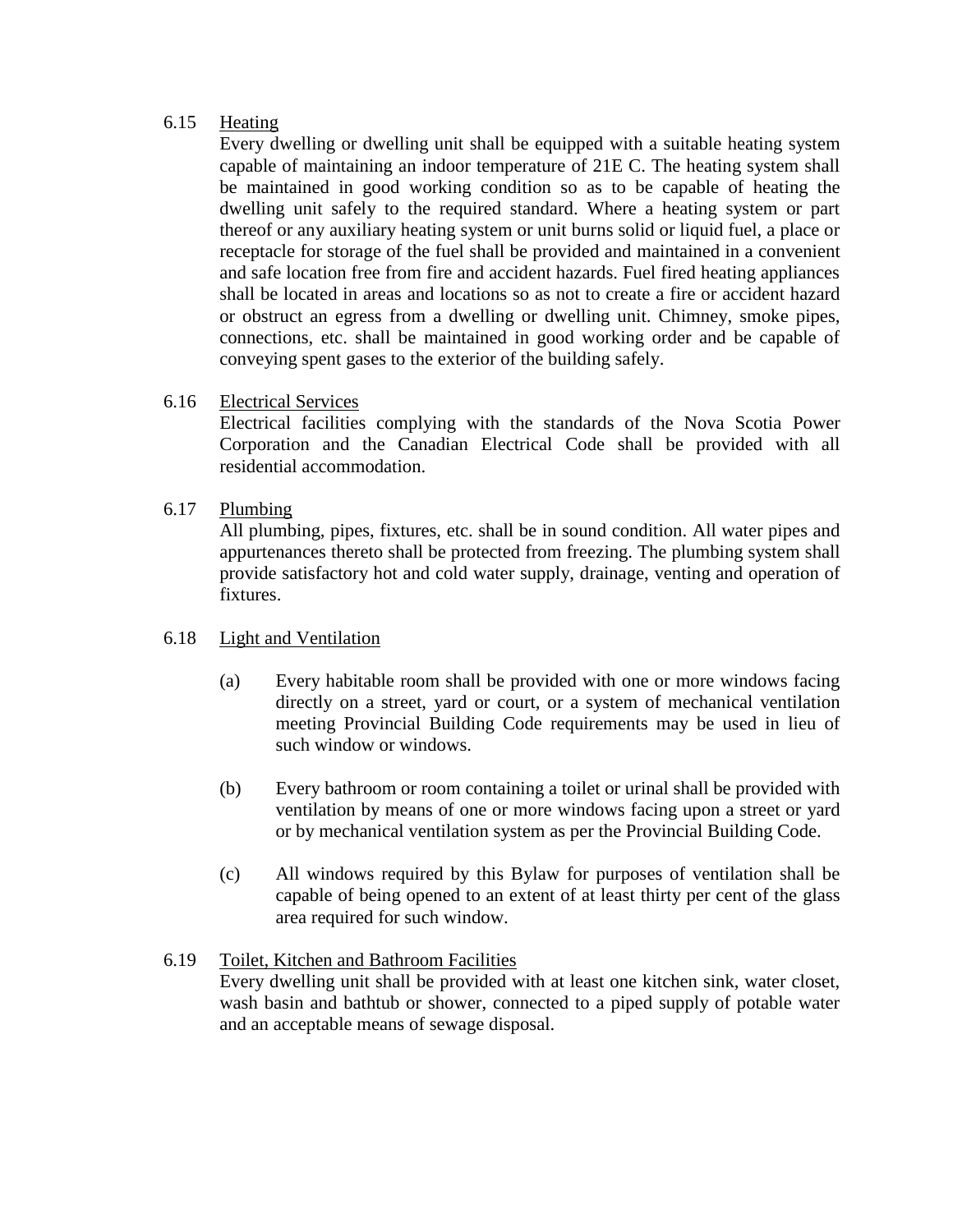6.20 Bathrooms and Toilet Rooms

All bathrooms and toilet rooms shall be located within and accessible from within the building and shall be fully enclosed and have a lockable door to provide privacy and passage. Where practicable, a wash basin shall be located in the same room as the water closet.

#### 6.21 Kitchens

Every dwelling unit shall contain a kitchen area equipped with a sink, served with hot and cold running water, storage facilities and a counter top work area. Space shall be provided for a stove and a refrigerator.

### **Section 7 Standards for Buildings**

### 7.1 Foundations

Foundations shall be masonry, concrete or other acceptable material and designed to adequately support the loads imposed and provide a normally dry basement or crawl space. Foundation shall be free of open cracks and defective mortar joints or masonry.

### 7.2 Structural Soundness

Structural components of a building shall be free from serious deterioration, loose jointing, sagging or bulging and shall be capable of sustaining safely the weight of the dwelling unit and any load to which it may be normally subjected.

#### 7.3 Pest Prevention and Control

A building shall be kept free of rodents, vermin and insects at all times, and appropriate extermination measures shall be taken as necessary.

#### 7.4 Exterior Walls

Exterior walls and their components shall be adequate to support the loads imposed upon them and shall be maintained to prevent their deterioration due to the weather or insects. All exterior walls shall have an acceptable cladding or covering, free of holes, cracks or excessively worn surfaces, to prevent the entry or moisture into the structure and provide reasonable durability.

### 7.5 Roofs

All roof construction components shall provide adequate support for all probable loads, and form a suitable base for the roof covering. A roof including the facia board, soffit, cornice and slashing shall be maintained in a watertight condition so as to prevent leakage of water into the dwelling.

#### 7.6 Doors

Doors shall be in sound condition and operate satisfactorily. In vacant or abandoned buildings where security or vandalism is a problem, doorways are to be boarded up, made secure and painted to match existing structure.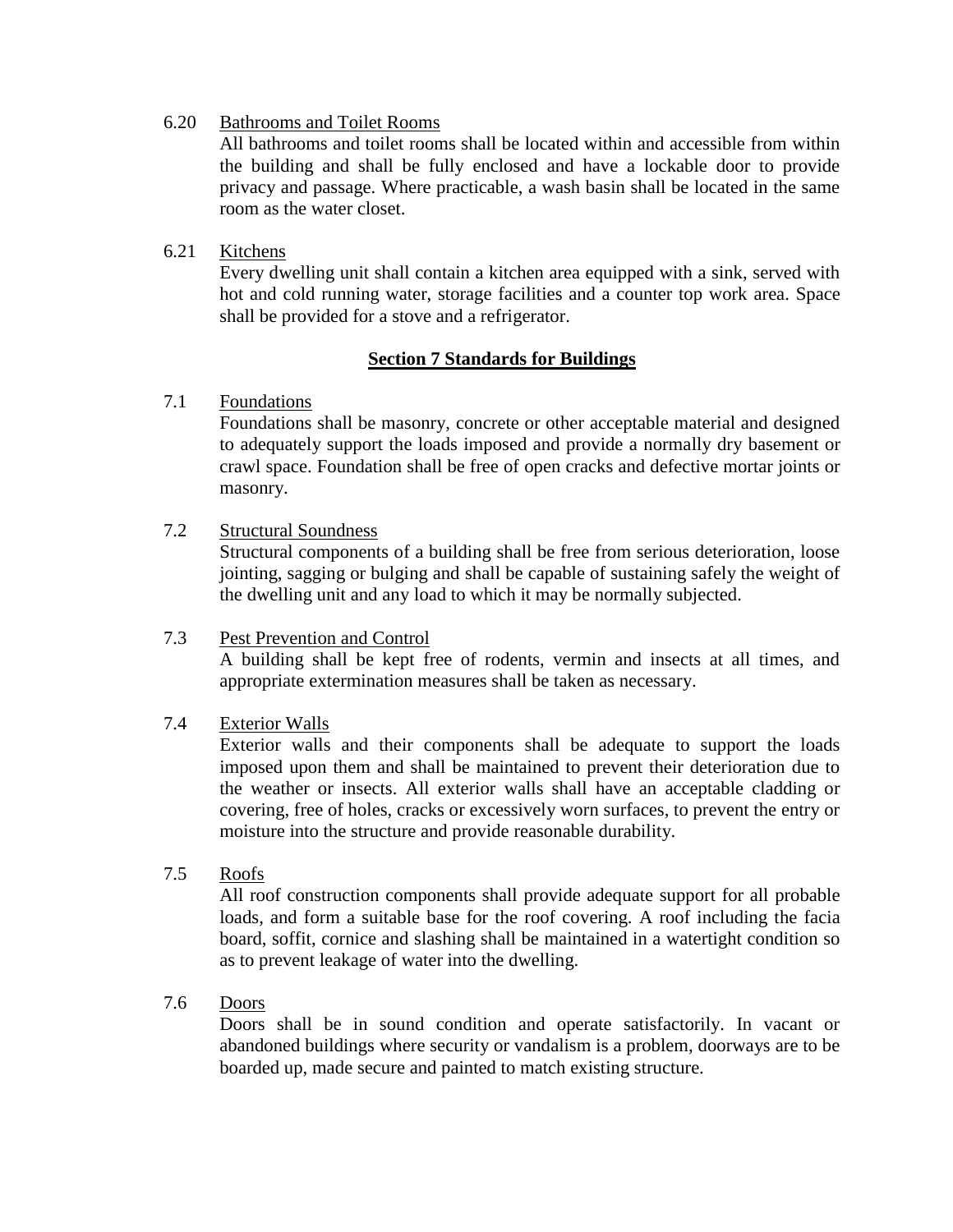7.7 Windows

Windows shall be kept in acceptable condition with no broken glass. In vacant or abandoned buildings where security or vandalism is a problem, windows are to be boarded up, made secure and painted to match existing structure.

## **Section 8 General**

### 8.1 Shared Facilities

Where a building contains more than one dwelling unit and heating, storage, refuse disposal and other facilities are shared, renovations, alteration and repairs shall satisfy the requirements of the Town of Truro Building Bylaw.

### 8.2 Fire Protection

All construction materials shall satisfy the requirements of the Provincial Building Code in order to retard the spread of fire and prevent the passage of flame, smoke and hot gases through open or concealed spaces within the building. Sufficient exits from the building shall be provided to assure safe egress in case of fire.

### **Section 9 Occupants Standards**

- 9.1 All parts of the building which are occupied by a person other than the owner as defined herein and which are in exclusive possession of the occupant as defined herein shall be kept free from rubbish, garbage and other debris, objects and conditions that are health, fire and accident hazards.
- 9.2 All garbage, rubbish and other debris shall be placed in suitable waterproof containers, property fastened and stored in garbage enclosures provided by the owner. Loose papers shall be bundled and tied and placed in cartons so that they can be easily handled and not blow away.
- 9.3 The occupant of a dwelling unit shall maintain a safe, continuous and undisturbed passage from the interior of the dwelling unit to the exterior of the dwelling unit.
- 9.4 Cooking, heating and domestic hot water equipment owned and installed by the occupant shall be maintained in good working order and repair.
- 9.5 The occupant shall not use any area of the dwelling unit under his care or control for sleeping purposes which is a non-habitable room.
- 9.6 The occupant shall not prepare or store food in a room containing a urinal or water closet.

#### **Section 10 Complaints**

10.1 All complaints not in writing and accompanied by a valid name and phone number will not be taken seriously. Bylaw information and complaint forms may be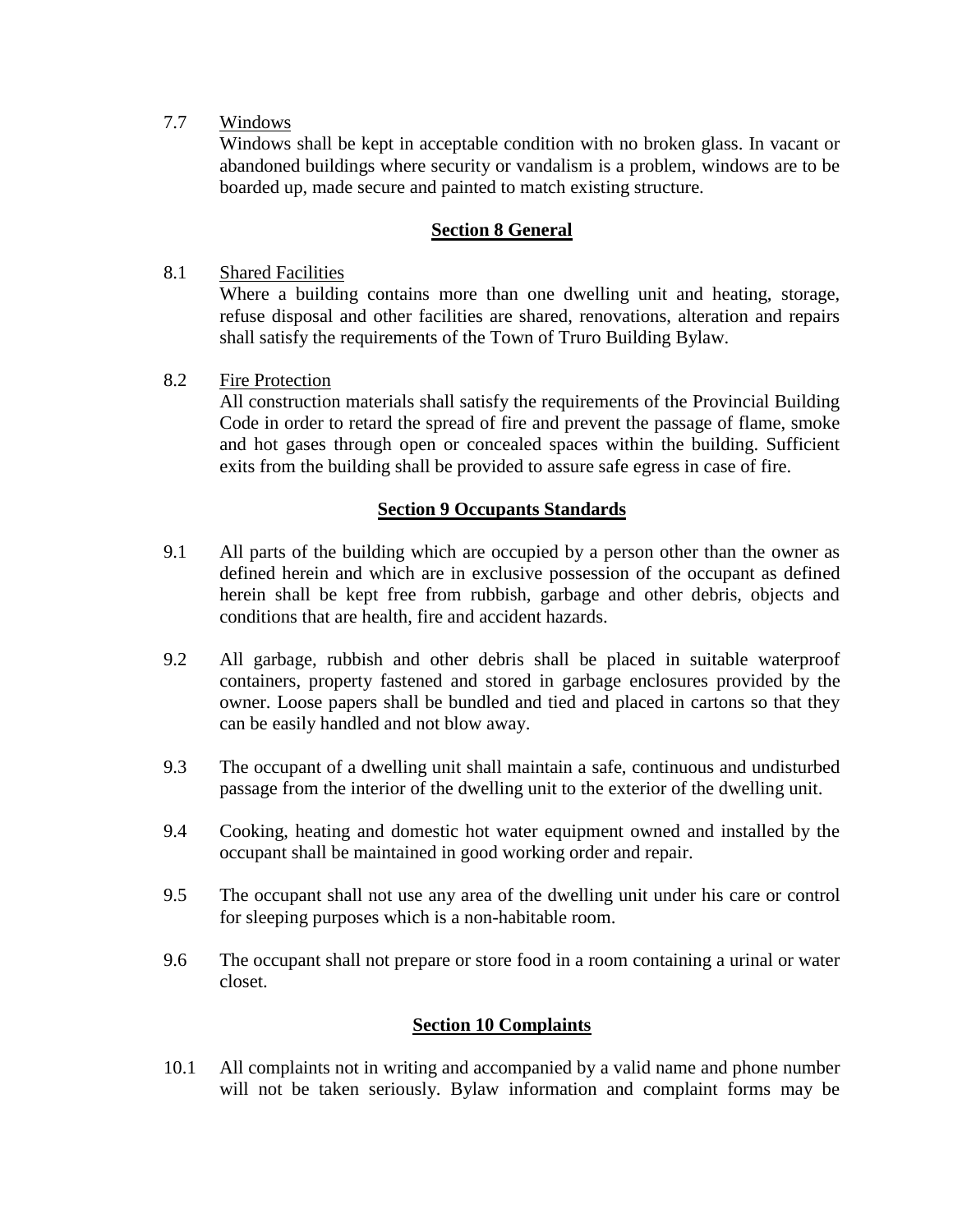obtained at the Town of Truro Planning and Development Department office during regular office hours.

10.2 Any tenant that wishes to register a complaint with the Town with regard to lack of maintenance to his/her dwelling unit/apartment building shall first advise the landlord in writing of these concerns in order to allow the landlord the opportunity to address the maintenance issue first. If these concerns are not addressed adequately, a complaint can be registered with the Town. Bylaw information and complaint forms may be obtained at the Town of Truro Planning and Development Department office during regular office hours.

### **Section 11 Enforcement**

- 11.1 Whenever the Building Inspector determines that there are reasonable grounds to believe that there has been a violation of any of the provisions of this Bylaw, he shall give written notice of such alleged violation to the owner or occupants as the case may require of the dwelling or premises containing such violation by either posting a notice on the building or personally serving the notice on the person named therein. Such notice shall:
	- a) contain a statement of the point or points of non-compliance with this Bylaw; and
	- b) fix a period of time in which such owner or occupants as the case may require, must complete whatever remedial action is necessary to eliminate the point or points of non-compliance with this Bylaw and if the remedial action is completed within the required time, then the non-compliance with this Bylaw shall not be an offense.
- 11.2 In the event of the failure of the owner or occupants so served with notice from the Building Inspector to remedy the violation described in the notice within the fixed time period, the Building Inspector may serve notice to the owner or occupier ordering him/her to remedy the violation described in such notice within 30 days after service. Such notice shall be sufficiently served when it has been posted on the building or personally served upon the person named therein.
- 11.2A Notwithstanding sections 11.1 and 11.2, if the Building Inspector has reasonable grounds to believe that an owner or occupant of a property has violated section 5.2 of this Bylaw, and if the Building Inspector had, within the previous year, given written notice of an alleged violation of section 5.2 of this Bylaw to the same owner or occupant with respect to the same property, the Building Inspector may serve notice upon such owner or occupant ordering the remediation of the violation within seven days after service. Such notice shall be sufficiently served when it has been posted on the building or personally served upon the person named therein.